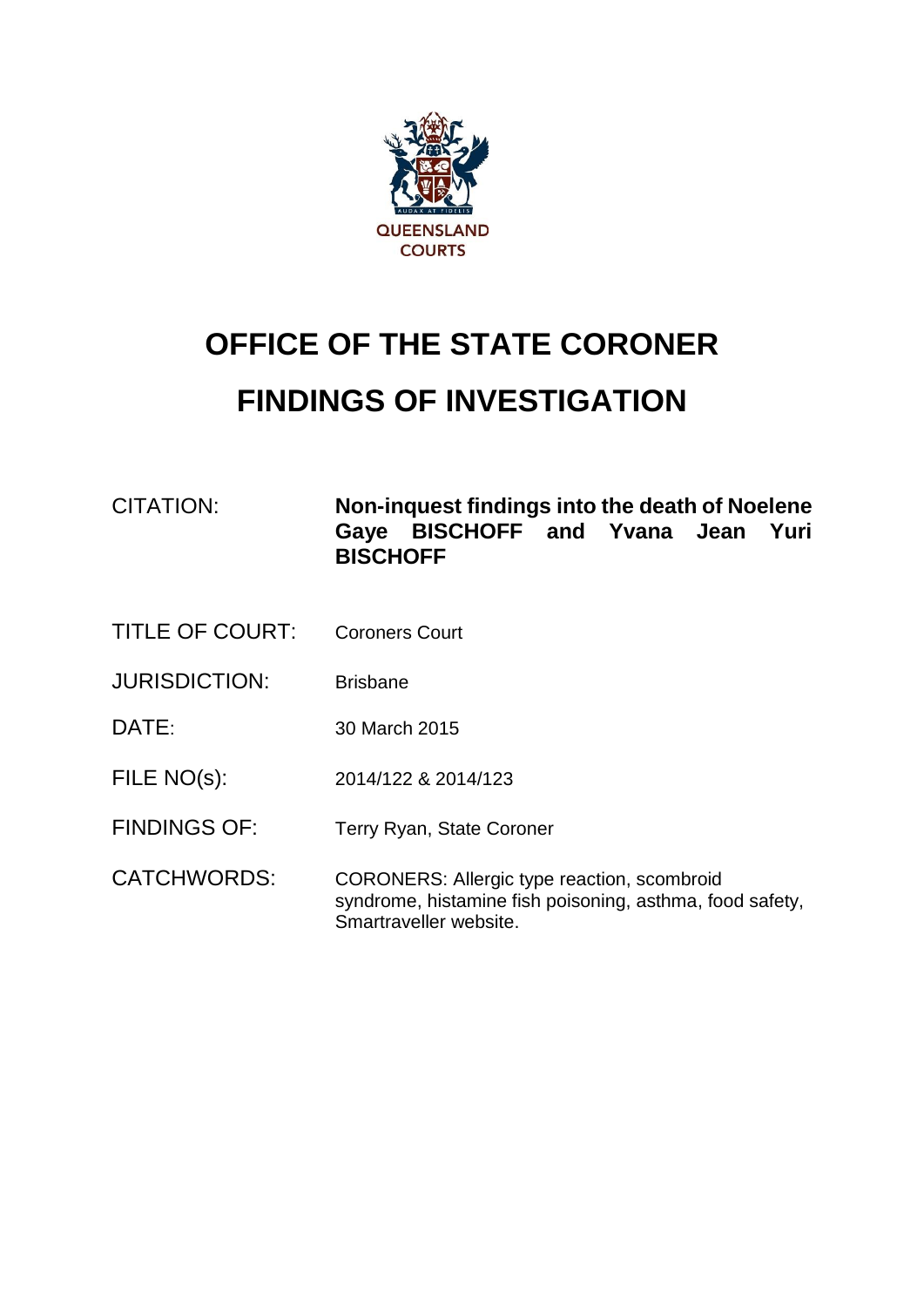## **Background**

On 31 December 2013 Noelene and Yvana Bischoff left the Brisbane International Airport for a holiday in Bali. Their flight arrived in Denpasar on the same day. They travelled to Ubud where they stayed for 3 nights at the Casa Ganesa Hotel. During their stay they visited attractions in the Ubud area.

On 3 January 2014 Noelene and Yvana travelled to a beach resort at Padang Bai on the east coast of Bali where they checked in at approximately 3:50pm.

Noelene and Yvana later dined at the hotel restaurant where they shared a meal comprising grilled mahi mahi, or dolphin fish (coryphaena hippurus) together with a vegetarian pizza and chicken curry. They also drank a range of non-alcoholic refreshments.

#### **Onset of Illness**

Early on 4 January 2014 Yvana contacted staff at the resort seeking urgent medical attention for her mother and herself.

It appears that the onset of their symptoms commenced at approximately 10:00pm on 3 January 2014. Noelene's condition was significantly worse than Yvana's at this time. She was experiencing dizziness, nausea and vomiting.

After medical assistance arrived at the resort Noelene was transported by ambulance to the Klinik Penta Medica, a 24-hour medical centre at Karangasem.

A medical report obtained from Penta Medica indicates that ambulance officers arrived at the resort at 00:45am and found Noelene to be pale and cyanosed with decreased consciousness. She was injected with adrenaline, given oxygen by mask and an injection of dexamethasone – an anti-inflammatory corticosteroid used to treat breathing disorders.

Unfortunately, Noelene did not respond to treatment at the medical centre. A death certificate issued by the examining physician from the clinic records the time of her death as 2:00am on 4 January 2014.

By this time Yvana's symptoms were identical to those of her mother. Yvana had been provided with the same initial treatment as Noelene at Penta Medica.

At 02:15am she was transferred by ambulance to the Bali International Medical Clinic (BIMC) at Kuta, over 50kms from Karangasem.

Yvana was conscious upon arrival at BIMC at 03:40am but her condition deteriorated rapidly. She was speaking in phrases and gasping for air. She had central cyanosis and mottled skin and was given oxygen and intravenous fluids.

Yvana had several seizures and was given midazolam and diazepam. At 04:00 hours she went into cardiac arrest and CPR was commenced.

A death certificate was issued for Yvana by Dr Valensia Hanafi from the BIMC at 5:38am on 4 January 2014. The certificate indicates that the cause of death could not be established without an autopsy.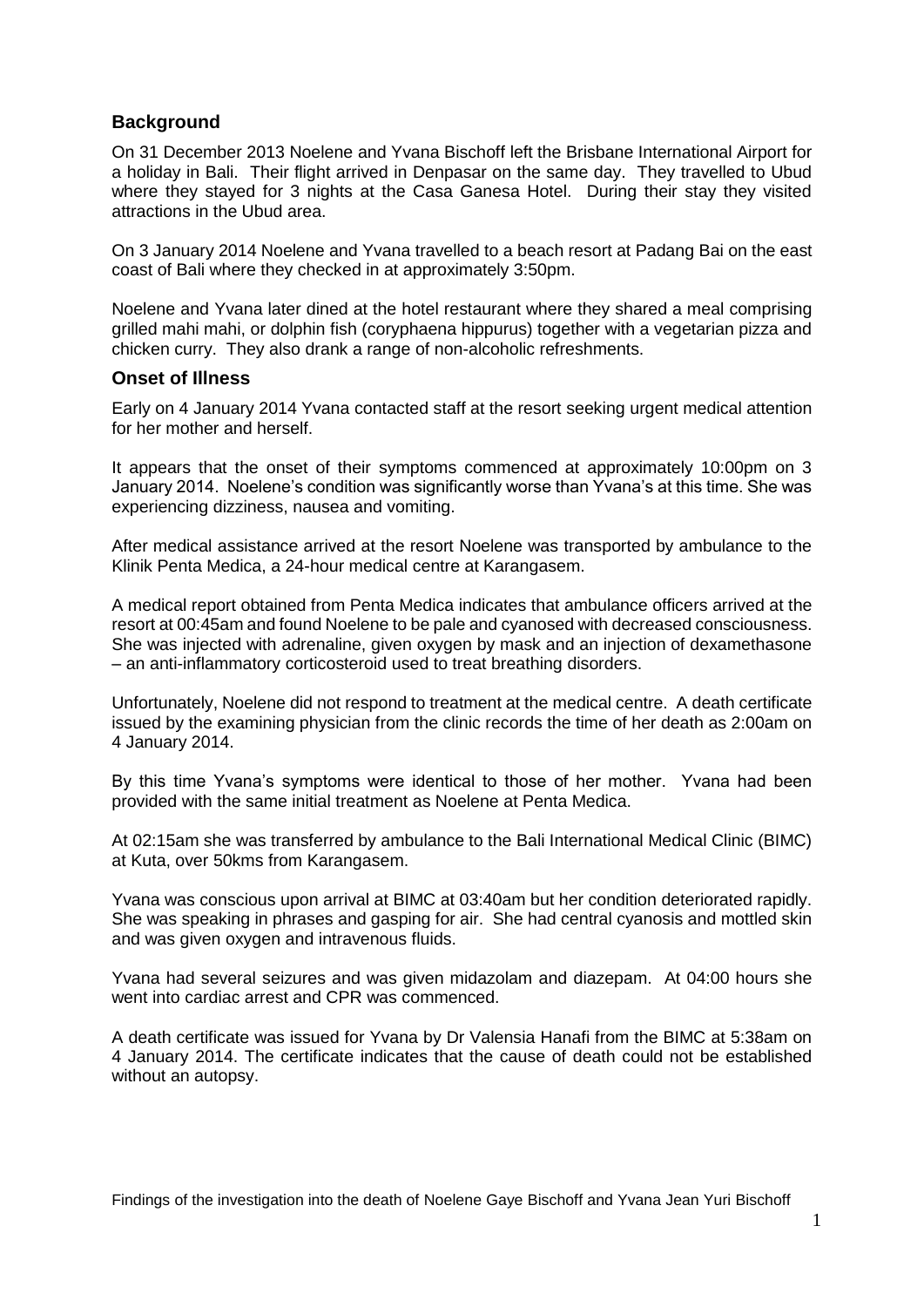### **Investigation**

Noelene and Yvana's family expressed concerns about the cause and circumstances of their deaths, and requested that an autopsy be conducted by a forensic pathologist in Queensland in order to exclude undiagnosed medical conditions and foul play.

The family had advised the Department of Foreign Affairs and Trade they did not want a postmortem examination to be conducted in Indonesia and requested that the bodies be repatriated to Australia for this purpose.

As the deaths occurred outside Australia, they could not be investigated in the absence of a direction from the Attorney-General and Minister for Justice. On 6 January 2014 I sought a direction under section 12 of the *Coroners Act 2003*.

On 7 January 2014 a direction was given by the Acting Attorney-General and Minister for Justice to the State Coroner to investigate Noelene and Yvana's deaths. On 11 January 2014 Noelene and Yvana's bodies were repatriated to Australia.

The location of the deaths presented significant challenges for the investigation. With the assistance of the Australian Federal Police, a number of requests for assistance were made to the Indonesian National Police (INP), including a request for advice about the outcomes of any forensic testing that had been undertaken in Indonesia.

A request was made of the INP that any forensic pathology samples gathered in Indonesia, including food samples and all test results, be returned to Brisbane. The INP response with respect to testing of vomit samples found at the hotel was that they contained traces of Bailey's liqueur, soft drink, ibuprofen and ethanol.

A request was also made for all medical notes and records on file to be obtained, including the ambulance record and BIMC notes. The INP subsequently advised that they were unable to release these records as they were considered official investigation documents.

A request was made for a list of medications together with any samples. The INP provided a detailed list of medications and advised that all medications had been legitimately purchased in Australia.

The INP also advised that it had determined that the Bischoffs had not received any medical treatment during their stay in Indonesia apart from on the night of their deaths.

Dr Kunti from the Sangla Hospital Mortuary advised that Noelene and Yvana had presented in respiratory distress and were administered medication to revive them during the time in the ambulance. This medication was described in general terms only as 'energetik' and 'adrenalin'. Dr Kunti made a specific reference to Yvana having died of cardiac arrest after presenting with respiratory distress.

A request was also made for photographs of the scene. The INP advised that they had taken photographs but they were not notified of the incident until 08:00am on 4 January 2013. The photographs were not supplied as a number of people including hotel security staff had been in the hotel room prior to the INP's arrival.

Ongoing attempts were made up until June 2014 to obtain forensic specimens believed to be held by Indonesian authorities. In July 2014 advice was received that any specimens recovered by Indonesian officials during the examination of the scene had been destroyed.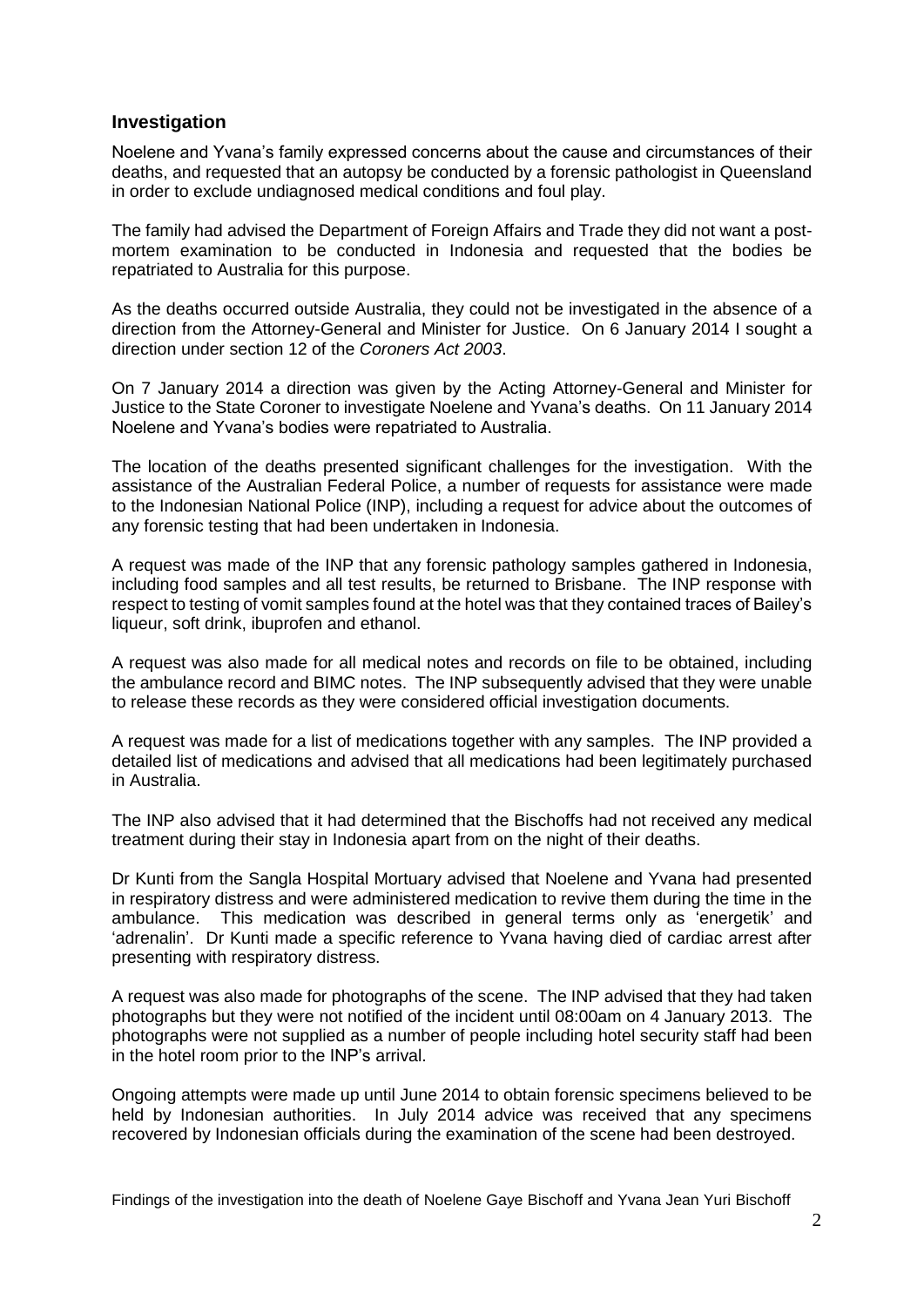## **Autopsy examinations**

Autopsy examinations were conducted on 12 January 2014 by experienced forensic pathologist, Dr Alex Olumbe.

The post-mortem examinations for each woman showed no signs of injury. Both autopsies showed mild to moderate congestion and oedema of the upper aero-digestive tract, mild congestion around the vocal cords and pulmonary oedema. Noelene and Yvana both presented with moderate dilatation of the heart.

Histological examination of the lungs showed moderate to severe changes of asthma and examination of the upper aero-digestive tracts showed changes consistent with acute anaphylactic reaction.

Blood samples were taken for analysis which indicated the presence of significantly elevated tryptase (in view of possible anaphylaxis), elevated levels of histamine and methyl histamine which is the major metabolite of histamine.

On 4 February 2014 Dr Olumbe and Chief Forensic Pathologist Dr Charles Naylor met with family members and advised that they had formed the opinion that the cause of Noelene and Yvana's deaths was an allergic type reaction caused by food they had eaten, especially fish, or by the so-called scombroid syndrome (also called histamine fish poisoning), or a combination of these causes. This was confirmed in subsequent correspondence to the family from Dr Naylor.

Dr Olumbe's report noted that the allergic reaction present is likely to have been anaphylaxis, which occurs when the body's own cells release histamine and other chemicals in response to an external allergic trigger. The autopsy showed clear evidence of allergy or asthma. Anaphylaxis can be resistant to treatment in those with previous asthma.

Dr Olumbe also noted that scombroid syndrome occurs after eating certain types of fish in which particular bacteria produces high levels of histamine. He also noted that scombroid syndrome may be more severe in women and those with previous allergies or asthma.

The features of anaphylaxis and scombroid syndrome are similar because histamine plays an important part in both. Dr Olumbe noted that the only reliable way to distinguish them is to test a piece of fish for histamine, which was not possible in this case.

Numerous negative test results ruled out a wide range of causes of death such as bacterial food poisoning and chemical contamination of food. In addition, there was nothing to suggest that Noelene or Yvana had been drugged.

The medical and scientific investigators engaged in examining the possible causes of death included the fields of forensic pathology, toxicology, radiology, coronial nursing, neuropathology, immunology, bacteriology, virology, food chemistry and food DNA testing.

On 28 February 2014 Dr Olumbe issued a certificate listing the cause of death for Noelene as an allergic type reaction, with underlying conditions of asthma and obesity. Dr Olumbe issued a certificate for Yvana listing the cause of death as an allergic type reaction with the underlying condition of asthma.

Consistent with his earlier advice to the family, Dr Olumbe concluded that the cause of the allergic type reaction was possibly food that Noelene and Yvana had eaten and/or the scombroid syndrome. The exact underlying cause or the triggering factor could not be established.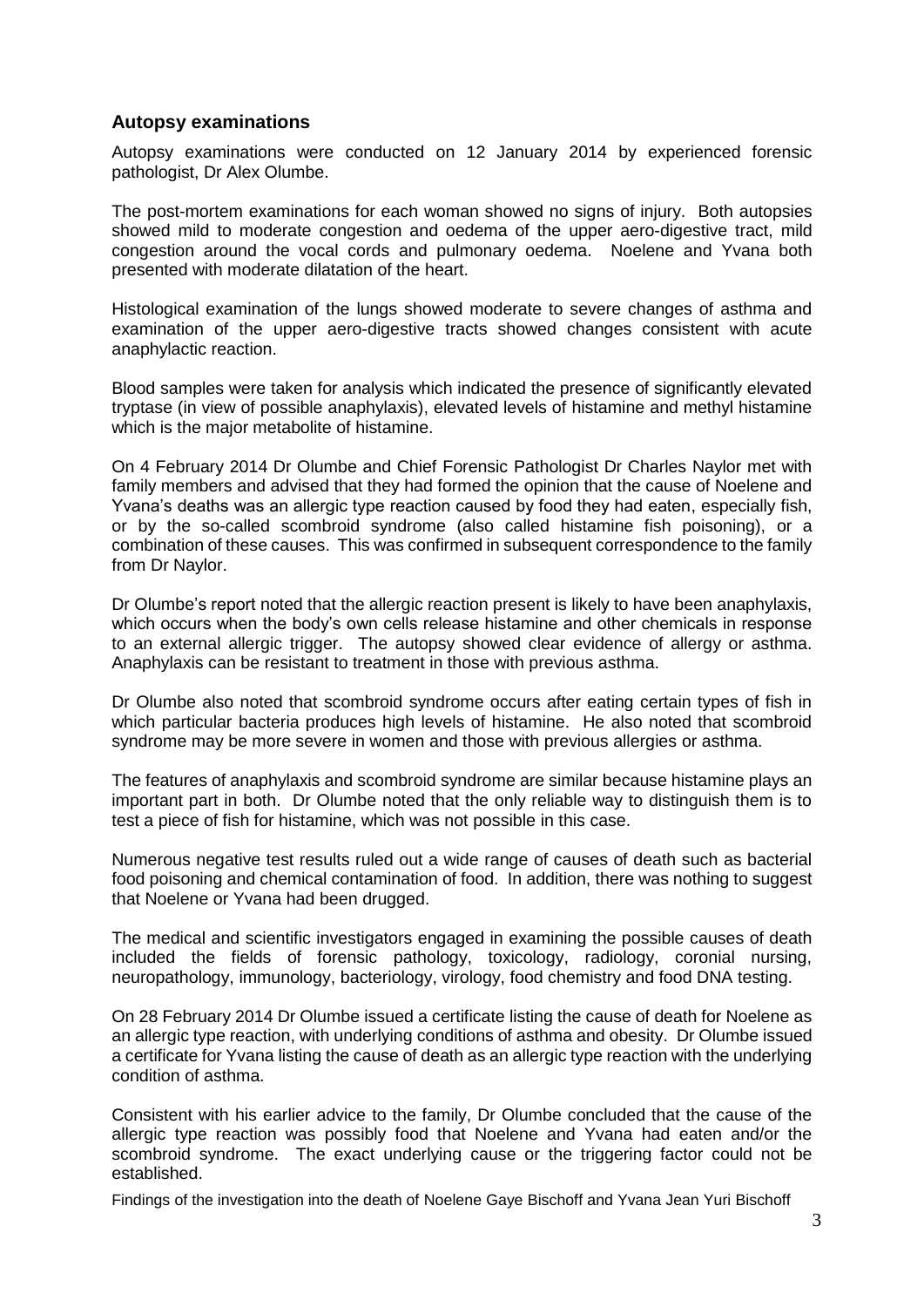# **Conclusion**

Based on the police investigation and the autopsy reports, I consider that there is sufficient information to enable findings to be made about the circumstances of Noelene's death and Yvana's death.

I do not believe that more useful information would be obtained by holding an inquest, particularly having regard to the location of the deaths and potential witnesses, and the challenges presented in any further investigation.

While I do not consider that it is in the public interest to hold an inquest, after consultation with the family, the findings will be published in accordance with section 46A of the *Coroners Act 2003.*

#### **Findings required by s. 45**

| Identity of the deceased: | Noelene Gaye Bischoff                                                                                                                      |  |
|---------------------------|--------------------------------------------------------------------------------------------------------------------------------------------|--|
| How she died:             | Noelene died within hours of developing a severe reaction<br>to food, likely to have been fish, consumed while on holiday<br>in Indonesia. |  |
| Place of death:           | Klinik Penta Medica, Karangasem, Bali, Indonesia                                                                                           |  |
| Date of death:            | 4 January 2014                                                                                                                             |  |
| Cause of death:           | 1(a). Allergic type reaction (not otherwise specified)<br>Other contributory factor:<br>2. Asthma, Obesity                                 |  |
| Identity of the deceased: | Yvana Jean Yuri Bischoff                                                                                                                   |  |
| How she died:             | Yvana died within hours of developing a severe reaction to<br>food, likely to have been fish, consumed while on holiday in<br>Indonesia.   |  |
| Place of death:           | Bali International Medical Clinic, Kuta, Bali, Indonesia                                                                                   |  |
| Date of death:            | 4 January 2014                                                                                                                             |  |
| <b>Cause of death:</b>    | 1(a). Allergic type reaction (Not otherwise specified)<br>Other contributory factor:<br>2. Asthma,                                         |  |